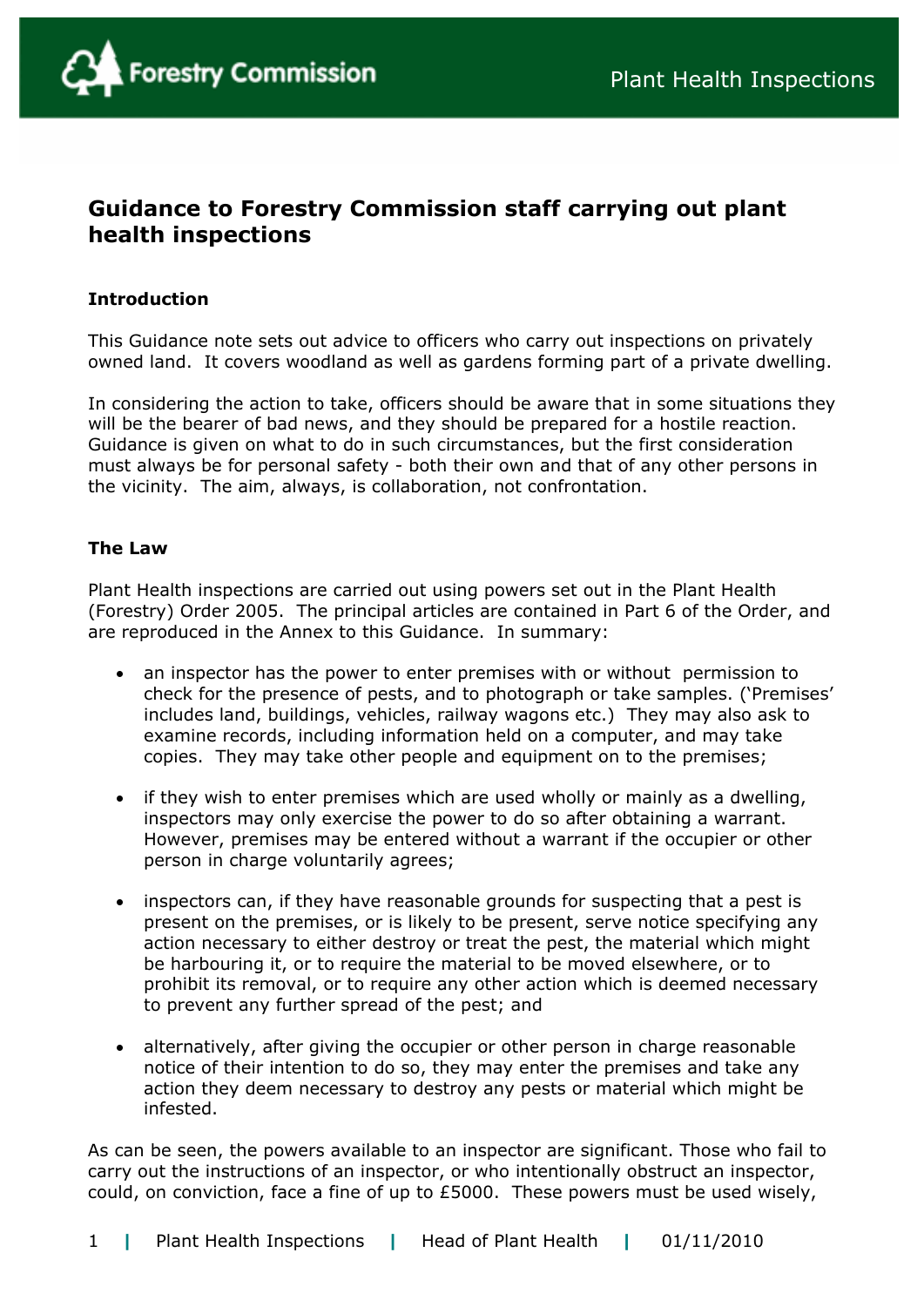

and at all times inspectors must act reasonably. In most cases you will be able to take samples for laboratory analysis or otherwise seek a second opinion. However, in some situations, you will need to exercise your judgement, weigh up the facts, and take and action a decision immediately.

## **Authority Card**

You should have with you an authorisation card and the list of legislation to which it applies. If you do not have an authority card, contact the Plant Health Service ([plant.health@forestry.gsi.gov.uk](mailto:sheila.inglis@forestry.gsi.gov.uk)), sending a colour, head-and-shoulders, passportstyle photograph.

### **The first contact**

You should introduce yourself by name and, if it is a personal visit and not a telephone call, show your authority card as means of identification.

You should clearly explain the reason for your visit and, if there are already grounds for suspecting that a listed pest or disease might be present, you must mention this. It might be, for example, that infection has been confirmed in a neighbouring woodland. (See also **'Disclosure'** below)

It is also important to ensure that you are dealing with the right person, and that they have the authority to act on behalf of the owner. Legally, we are obliged to deal with the occupier or other person in charge, who might or might not be the owner. This becomes more important in the event that some form of action is needed and a Notice has to be served. (See also **'Serving Notices'** below)

At this point in the visit it is often useful to mention that the overall objective of our work is to look after the health and wellbeing of our woodlands, which is in the interests of everyone. We recognise, however, that sometimes this means that work is needed, which might mean that expense is incurred for those in charge of the woodland, but that we will do what we can to minimise the impact. You should say that you hope that we can work together on this. This should let you gauge whether you are likely to face resistance, and possibly hostility, and to plan accordingly. (See **'When things go wrong'** below).

### **Explain what happens now, and what might happen next**

Once you are satisfied that you are dealing with the right person, if the first contact is by telephone, you should arrange a mutually convenient time to visit. If your initial assessment from a telephone call is that the visit might be hostile, you must arrange to take a colleague with you. As well as providing moral support, your colleague will be able to provide collaborating evidence in the event that any legal action becomes necessary. If your request is refused, politely but firmly explain that you will be visiting and that you plan to arrive at (give date and time), then terminate the call and note the date, time, and what was said.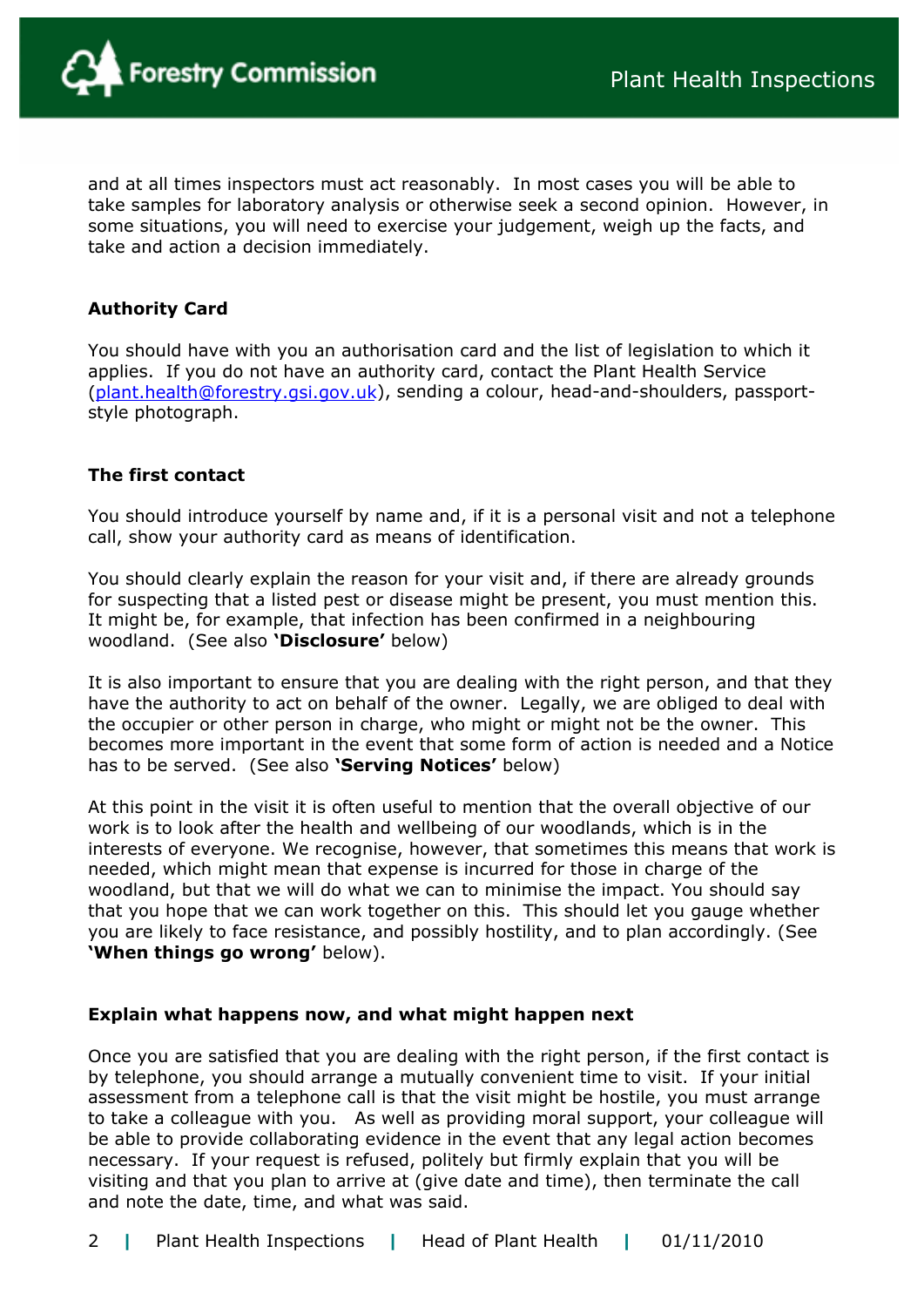

When you visit, you should explain why you are there and what you want to do. In most cases this will be to walk the site and, if symptomatic material is found, to carry out tests and take samples. You should also explain that in the event that you do detect symptomatic material you will be serving Notice which, initially, will prevent the removal of any wood (of any species) from the site. If symptomatic material is tested on site with an LFD device, and this proves positive, the Notice may also require trees to be felled and impose biosecurity precautions to prevent accidental removal of material which might lead to further spread of the disease.

Further information about this aspect is available in separate guidance that can be downloaded from the [Plant Health pages](http://www.forestry.gov.uk/planthealth) of the Forestry Commission website. You should make it clear that you are there to work with them to deal with the problem. You should also make it clear that, although you recognise that this is not of their making, it is Commission policy to ensure that whatever needs to be done to minimise the overall risk and impact is carried out.

### **Statutory Notice**

If you find that a pest or disease is present or likely to be present, you will need to serve Notice using the standard template. Wherever possible, this should be done while discussing the measures required, and the timetable to be followed, with the person responsible. The aim, always, is co-operation and collaboration. Notices may be completed by hand, and you should ensure that the requirements you wish to impose are clear, precisely defining the area (a map, if available, can be a useful appendix), what is to be done, and the date by which the work is to be completed.

### **Disclosure**

Disclosure of details of sites that are or might be infected is regulated by the Environmental Information Act, the Human Rights Act and the Freedom of Information Act. The general presumption is against disclosing the identity of sites unless they are sites under Forestry Commission management, sites whose managers have already made the information public (e.g. National Trust gardens), or where we have been given specific permission by the person in charge of the site to do so. This should be explained to the person responsible for the site you are visiting.

It might be necessary to use caution if the reason for your visit is because a neighbouring site is under Notice, limiting what you say to simply confirming that the disease has been confirmed in nearby woodland. You should ask whether the person responsible for the site being visited objects to disclosure, and record their wishes. Where they do object, you should explain that we will do all we can to honour their wishes, unless there are clear public interest grounds not to, in which case we might be forced to disclose under the legislation referred to above. Separate guidance on disclosure has been prepared and you should familiarise yourself with its contents.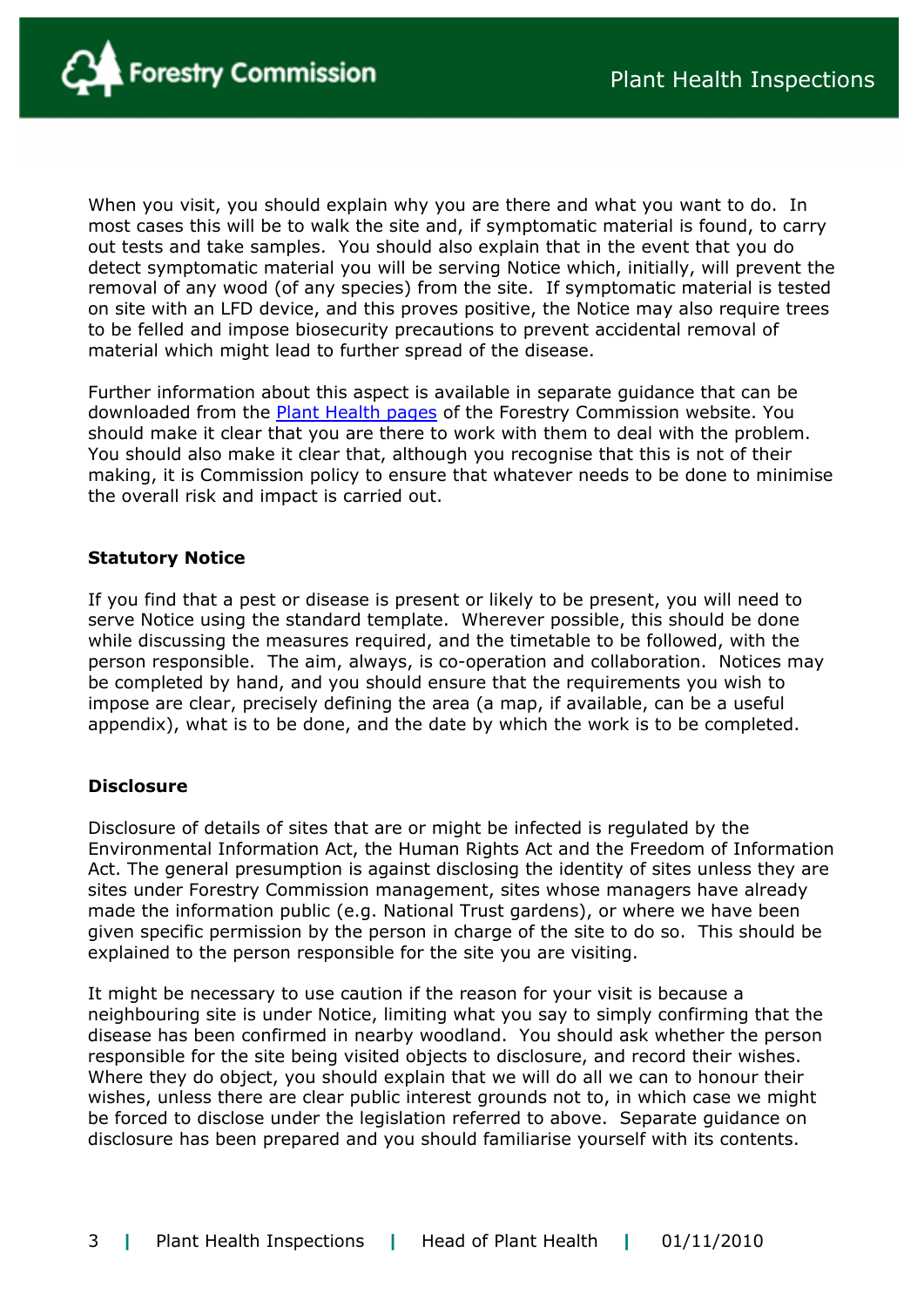

## **Sampling**

This guidance does not seek to set how to carry out sampling, but to provide advice on what is necessary by way of results to inform decision making, especially on what action, if any, might be required.

Results from sampling, whether carried out on site or by laboratory analysis, are useful in providing confirmation of the presence of infection if a positive result is obtained. However, absence of a positive result from either a Lateral Flow Device (LFD) or molecular or other diagnostic work in the laboratory does not provide evidence of disease status, one way or the other.

This might mean that repeat sampling is required, but that should not deter you from taking action if there are other good reasons for doing so. It is important to bear in mind that any infective material moved from the site poses a risk of further spread, and a precautionary approach is therefore always appropriate. If there are good visual symptoms to suggest that a listed pest or disease is present, that provides enough justification to take at least the minimum level of action - prohibition of removal of material off site - while further investigation is carried out. This might require a site investigation by Forest Research. Such an approach can be defended as being reasonable, on the basis that a pest might be present.

## **Biosecurity**

At the end of the visit, and before leaving the site, you and anyone with you must clean and disinfect footwear and any tools you have used for taking samples. You should make sure that the person responsible for the site is aware that this is standard working practice before leaving any site where there is a risk of contamination. This might help to reassure them that you have not inadvertently brought infected material on to their land from another site you have previously visited.

### **Keeping a record**

It is important to keep records of visits, noting dates, the people visiting as well as those visited, the work carried out, the findings, the work required, and whether this was agreed by the other party. If co-operation has been hard or impossible to secure, it will be important to keep a note of anything said to you. These facts might be important in the event that proceedings are considered necessary, including simple written warnings about non-compliance.

Notes should be taken contemporaneously, wherever possible, and should not be recorded in isolation from other records. Notes taken and kept in date order with records of other meetings are less likely to be challenged as having been made after the event, and for the purpose of proceedings.

Photographs of relevant material will also be useful to provide evidence of what you have seen.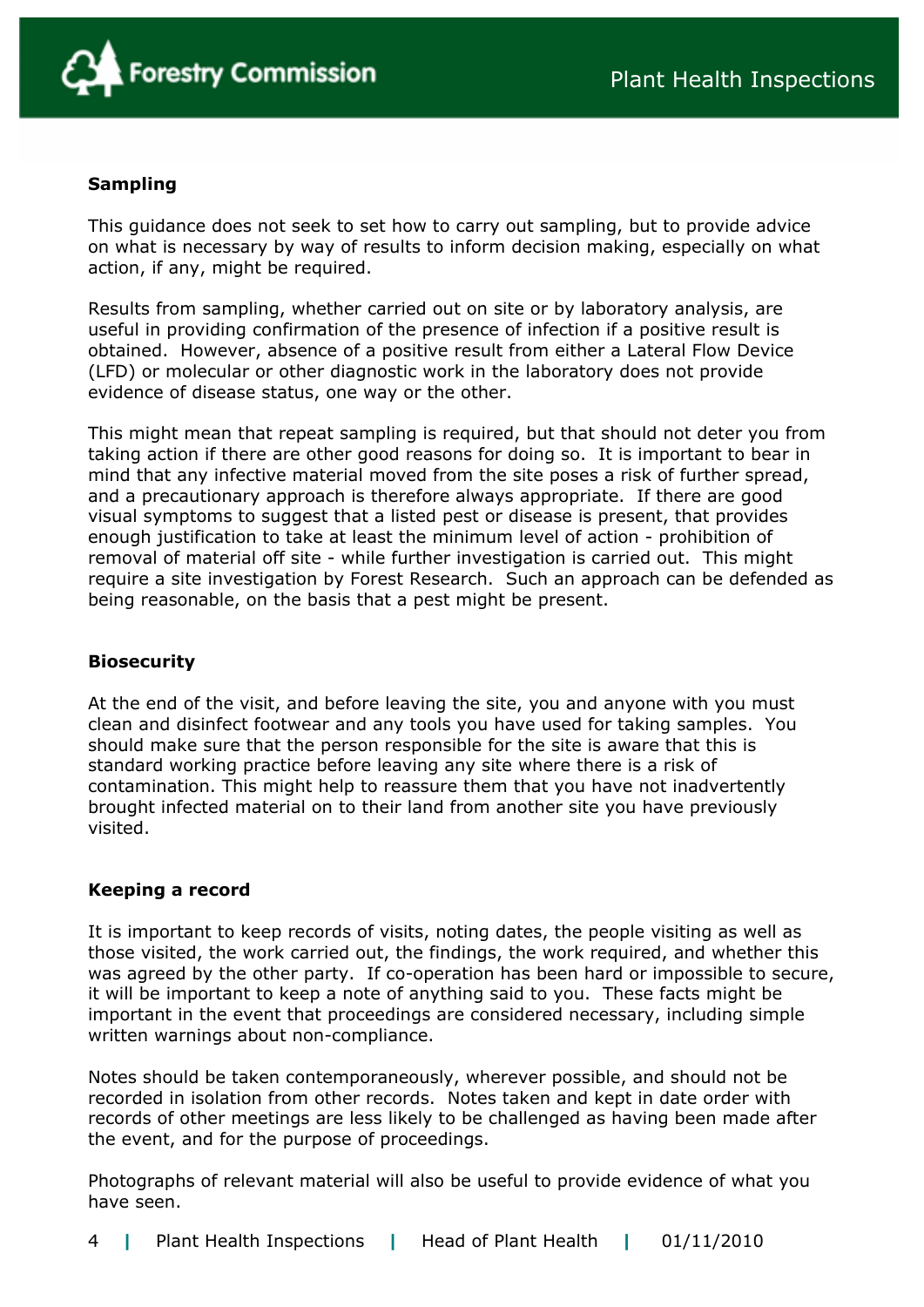

#### **Follow-up**

If it is necessary to follow up your visit, or if the person visited requests a follow-up, be sure to agree this, and advise that you will be in touch later to agree a time for the second or subsequent visit. If the next visit is to be carried out by someone else, be sure to make sure they know whom to contact, and that their call is expected.

Offer to follow up on any questions or calls for advice that the person you are visiting has after you have left. Remember it is likely that this will be the first occasion where they have had to deal with such a situation, and it is likely that questions will occur to them after your visit has ended.

### **When things go wrong**

Most visits are received in a spirit of co-operation and understanding, although it is not unusual to have to spend some time at the beginning to foster a good working relationship and to dispel any concerns about an officious or unsympathetic ear.

However, if it becomes apparent that it is unlikely that the person you are visiting will co-operate, and most especially where there is a level of aggression that makes you feel uncomfortable, you should terminate the visit immediately, advising that you will make another visit later. Do not mention that you will be accompanied by another person, because this might only serve to aggravate the situation. Remember, safety first. If the premises are used as a private dwelling, a warrant should be obtained, and you should advise the person concerned that you will return when you have a warrant from a Justice of the Peace (or, in Scotland only, either a Justice of the Peace or a Sheriff). (See '**Obtaining a Warrant'** below).

Where the premises are not a private dwelling, and when you have made arrangements with a colleague for a second visit, you should contact the person concerned. Say that you will be visiting again, accompanied by your colleague (name) and that you intend to inspect the woodland and to take samples. Only if the person refuses should you ask them to suggest an alternative date and time. If they still refuse, advise that you and a colleague will be visiting and state when this will be. In the event that access is still refused when you call, advise that you consider that you are being obstructed and that the facts will be reported.

Record all the salient details and pass these to the Head of Plant Health, who will instigate proceedings either through the Defra Investigations Unit (England and Wales) or the Procurator-Fiscal (Scotland). He will also advise on whether a warrant should be obtained (See **'Obtaining a Warrant'** below).

## **The Police**

The Police will not be able to provide assistance in gaining entry, regardless of whether a warrant has been obtained. However, if you think that you are likely to receive a hostile reception, and especially if there is reason to believe that such hostility might be physical, you should contact the local Police, explain the situation,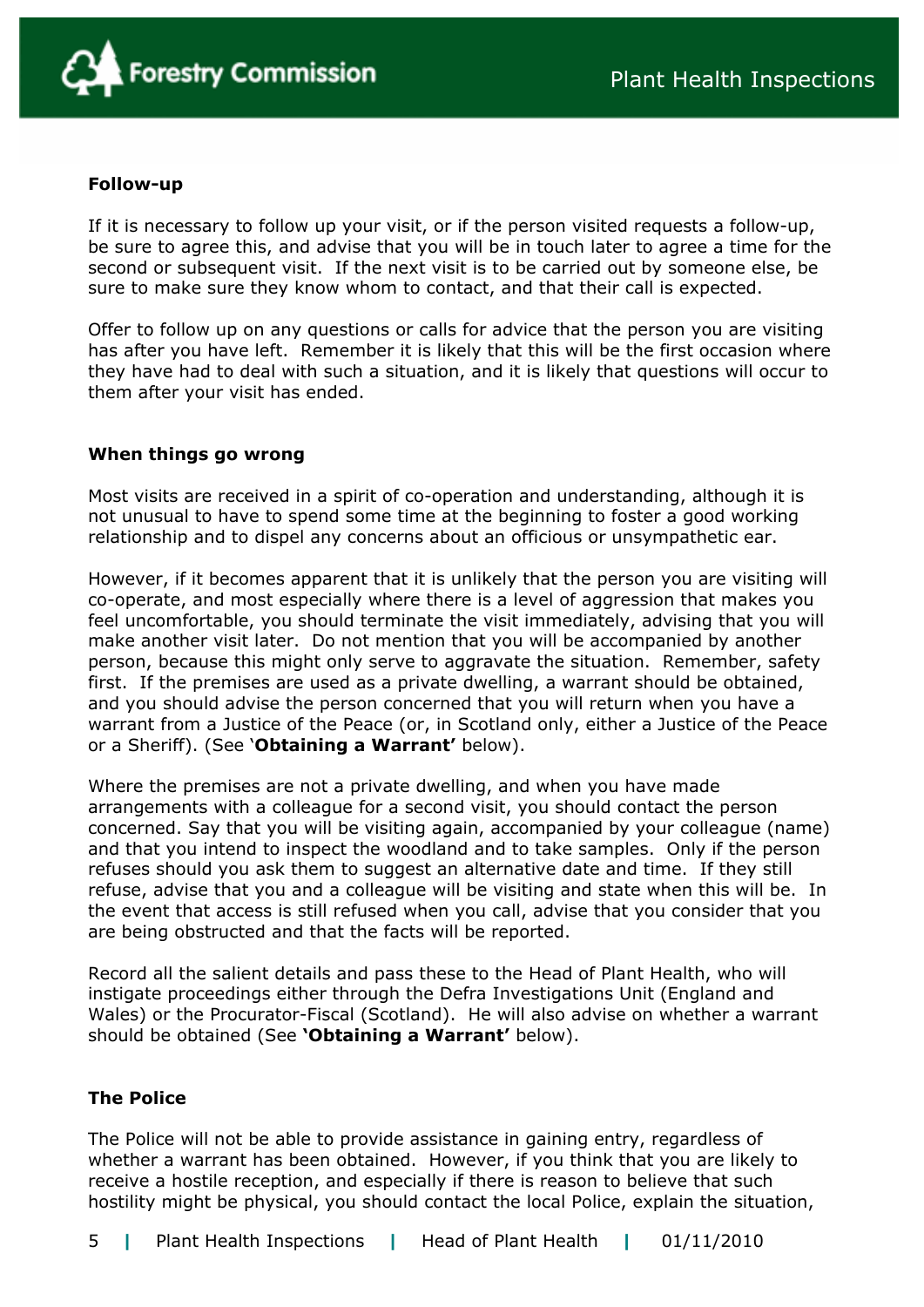and request their attendance to ensure that there is no breach of the peace. It is worth noting that it has not yet proved necessary to ask for this assistance.

## **Investigating Officer**

You might suspect that there has been non-compliance with a Notice, perhaps following an earlier visit where it was clear that work was either not proceeding, or not proceeding quickly enough for completion by the due date. If so, you may consider asking for support from Defra's Investigations Unit as the second person in the team revisiting the site (England and Wales only). This has the advantage that, should it become necessary, the Investigating Officer can take statements under caution then and there, both from Forestry Commission staff and the person who has allegedly failed to comply. Should you consider this to be necessary, or the premises are located in Scotland, you should seek further advice from either the Head of Plant Health or his Deputy. Where it is agreed that this is appropriate, Plant Health will make the necessary approaches to identify an Investigating Officer (who might or might not be a full-time employee of Defra) and will pass contact details to you once they are known.

In Scotland, the initial 'second person' will normally be the Plant Health Regional Manager. If, after the second visit the situation has not been resolved, and if appropriate, the facts will be reported to the Procurator-Fiscal, who will take responsibility for any legal proceedings.

### **Obtaining a warrant**

Where entry to land which forms part of a private dwelling has been refused, it might be necessary to obtain a warrant from a Justice of the Peace or, in Scotland, either a Justice of the Peace or a Sheriff. You should contact the Head of Plant Health for advice whenever you feel that a warrant might be required.

## **Further advice**

In preparing this Guidance, we have tried to identify all of the likely scenarios you might encounter, and to provide advice on what to do. However, should you be faced with something new and unforeseen, you should seek advice from the Head of Plant Health in the first instance.

**Head of Plant Health Cross Border Plant Health Service Forestry Commission October 2010** 

## **An extract from the Plant Health (Forestry) Order 2005 follows.**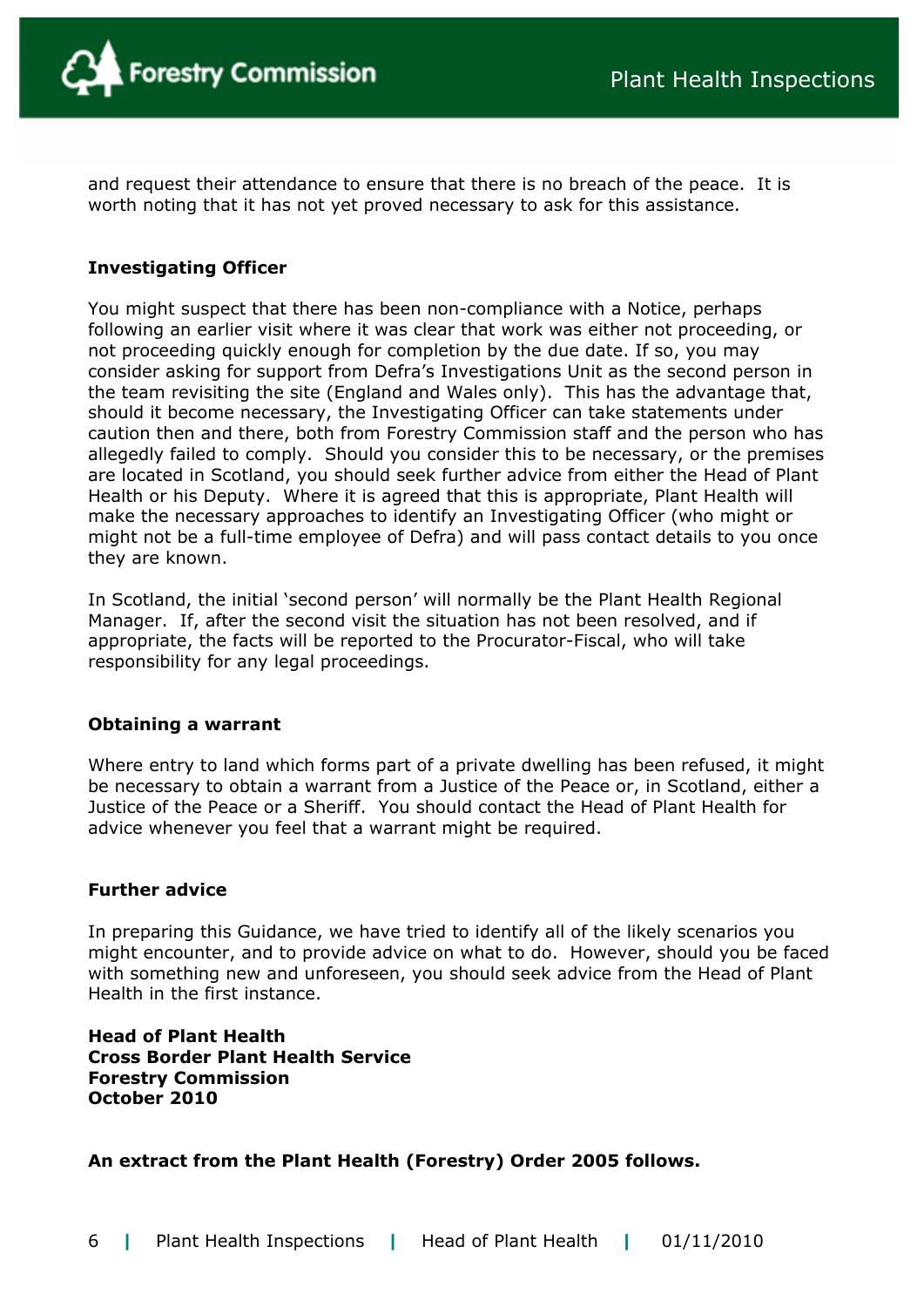

## **ANNEX A**

The following is an extract from the Plant Health (Forestry) Order 2005. An unofficial consolidation of the Order and its various amendments is available at [www.forestry.gov.uk/planthealth](http://www.forestry.gov.uk/planthealth).

# PART 6

## MEASURES TO CONTROL THE LANDING OF RELEVANT MATERIAL AND PREVENT THE SPREAD OF TREE PESTS

#### **Examination, sampling and marking**

**30.**—(1) Subject to article 37, an inspector shall have a right on producing his authority, if so requested, at all reasonable times to enter any premises for the purpose of enforcing the provisions of this Order and in particular—

(a) checking compliance with any provision of this Order; or

(b) carrying out an examination of a forestry trader's premises or of relevant material or documents or records on such premises for any purpose in connection with the granting or suspending of any authority to issue a plant passport under article 28.

(2) An inspector entering premises by virtue of paragraph (1) or of a warrant granted under article 37 may—

(a) examine, photograph or mark any part of the premises or any object on the premises;

(b) take samples of or from any tree pest or relevant material or from any container or package, or any material which has been or may have been in contact with such pest or relevant material; and

(c) inspect or make copies of any documents or records (in whatever form they may be held) relating to the production of or trade in any relevant material.

(3) An inspector may, for the purpose of exercising any of his powers under paragraph (2), open, or authorise any person to open on his behalf any container or package or require the owner or any person in charge of any container or package to open it, in such manner as the inspector may specify.

(4) An inspector may, so far as is necessary to enable him to exercise any of the powers conferred by paragraph (2), prohibit entirely or to such extent as he may specify the movement, treatment or destruction of any tree pest or relevant material, container or package, or any material which may have been in contact with such pest or relevant material.

(5) Where any such record or document as is mentioned in paragraph 2(c) is kept by means of a computer, an inspector may—

(a) have access to, and inspect and check the operation of, any computer and any associated apparatus or material which is or has been in use in connection with the record or document; and

(b) require any person having charge of, or otherwise concerned with the operation of, the computer, apparatus or material to afford him such assistance as he may reasonably require.

(6) An inspector may destroy or otherwise dispose of any sample taken under paragraph 2(b) where that sample is no longer required in connection with this Order.

(7) An inspector entering premises by virtue of paragraph (1), or of a warrant granted under article 37, may take with him such other persons, including representatives of the European Commission, and such equipment and vehicles as he considers necessary, and any such other persons may, whether or not accompanied by the inspector and on production, if so requested, of their authority given in that behalf by the Commissioners, remain on and from time to time re-enter the premises with any equipment or vehicles that person considers necessary, and carry out such work in such manner as the inspector may direct.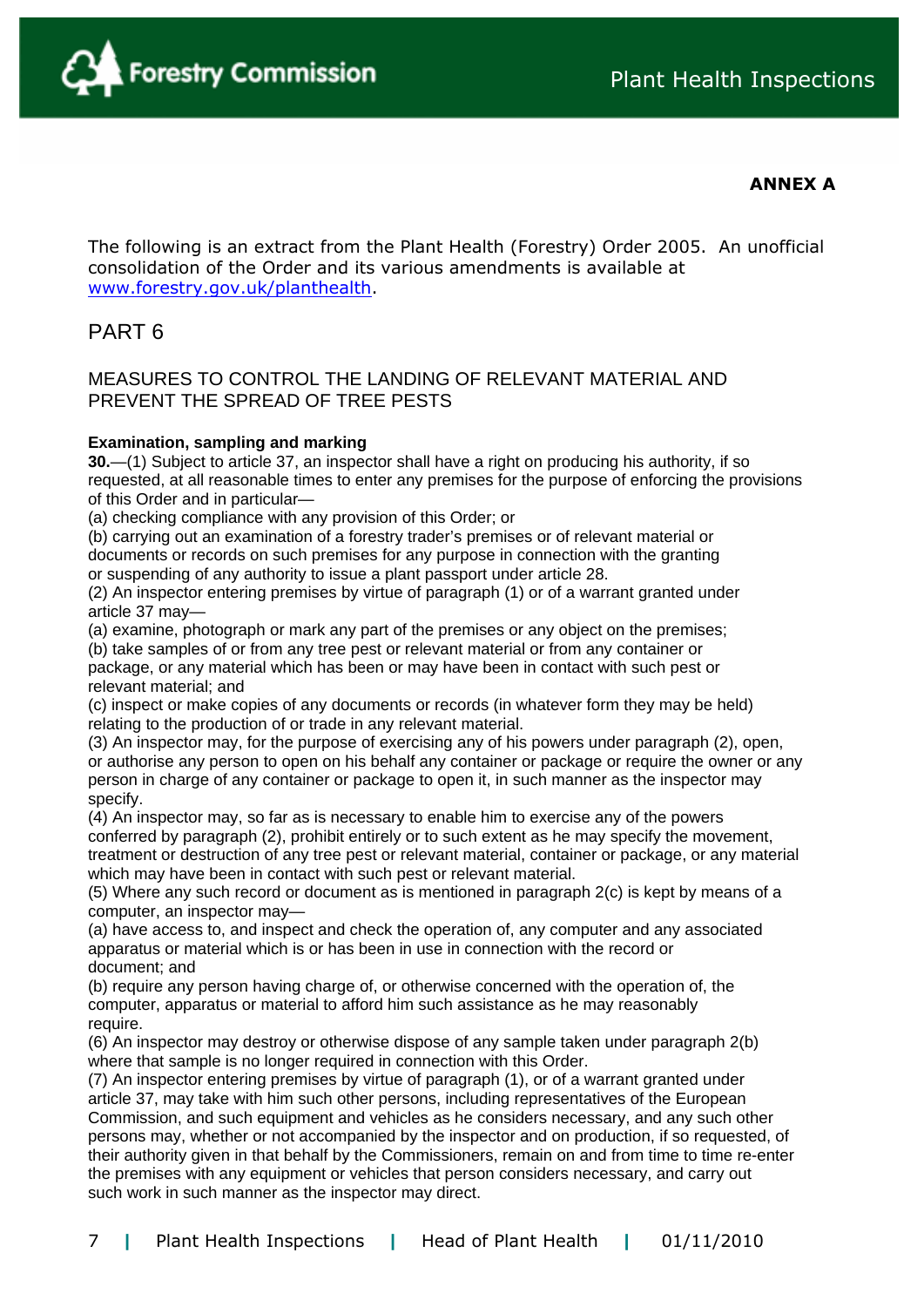

#### **Actions which may be required by an inspector**

**31.**—(1) If an inspector has reasonable grounds for suspecting that any tree pest or relevant material is likely to be, or has been landed in Great Britain in contravention of this Order he may serve a notice in writing in accordance with paragraphs (2) and (3).

(2) An inspector may serve a notice under paragraph (1) on—

(a) a forestry trader or other person who is in possession of or in any way entitled to the custody or control of the tree pest or relevant material which has been landed; or

(b) any person in charge of the premises from which any tree pest or relevant material is likely to be or has been landed.

(3) A notice under paragraph (1) may—

(a) prohibit the landing of any tree pest or relevant material;

(b) specify the manner in which the landing is to be carried out and the precautions which are to be taken during and subsequent to the landing;

(c) require any tree pest or relevant material to be treated, re-exported, destroyed or otherwise disposed of in such manner and within such reasonable time as may be specified in the notice;

(d) prohibit the removal of any tree pest or relevant material from premises specified in the notice for such period as may be so specified and, where appropriate, impose such other prohibitions as appear to the inspector to be necessary to prevent the introduction or spread of any tree pest;

(e) require the removal of any tree pest or relevant material from premises specified in the notice in such manner and within such reasonable time as may be so specified;

(f) require the taking of such other steps, specified in the notice, as appear to the inspector to be necessary to prevent the introduction or spread of any tree pest in such a manner and within such reasonable time as may be specified in the notice.

(4) If an inspector has reasonable grounds for suspecting that there is present or likely to be present on any premises any tree pest referred to in paragraph (5) or any relevant material referred to in paragraph (6), he may by notice in writing served on the occupier or other person in charge of the premises or such tree pest or relevant material—

(a) require any tree pest or relevant material to be treated, destroyed or otherwise disposed of in such manner and within such reasonable time as may be specified in the notice;

(b) prohibit the removal of any tree pest or relevant material from premises specified in the notice for such period as may be so specified and, where appropriate, impose such other prohibitions as appear to the inspector to be necessary to prevent the spread of any tree pest;

(c) require the removal of any tree pest or relevant material to premises specified in the notice in such manner and within such reasonable time as may be so specified; or

(d) require the taking of such other steps, specified in the notice, as appear to the inspector to be necessary to prevent the spread of any tree pest in such manner and within such reasonable time as may be specified in the notice.

(5) The tree pests referred to in paragraph (4) are—

(a) a tree pest of a description specified in Schedule 1 or in column 3 of Schedule 2;

(b) any tree pest which is not normally present in Great Britain and in respect of which there is, in the opinion of the inspector, an imminent danger of its spreading or being spread in Great Britain; and

(c) any tree pest which is not normally present in another part of the European Community and in respect of which there is, in the opinion of the inspector, an imminent danger of its spreading or being spread to another part of the European Community.

(6) The relevant material referred to in paragraph (4) is—

(a) any relevant material which is carrying or is infected with, or which may be carrying or infected with, a tree pest referred to in paragraph (5); and

(b) any relevant material the landing of which in Great Britain is prohibited under article 5 or 18 or the movement of which in Great Britain is prohibited under article 19.

(7) If an inspector has reasonable grounds for believing that it is necessary for the purpose of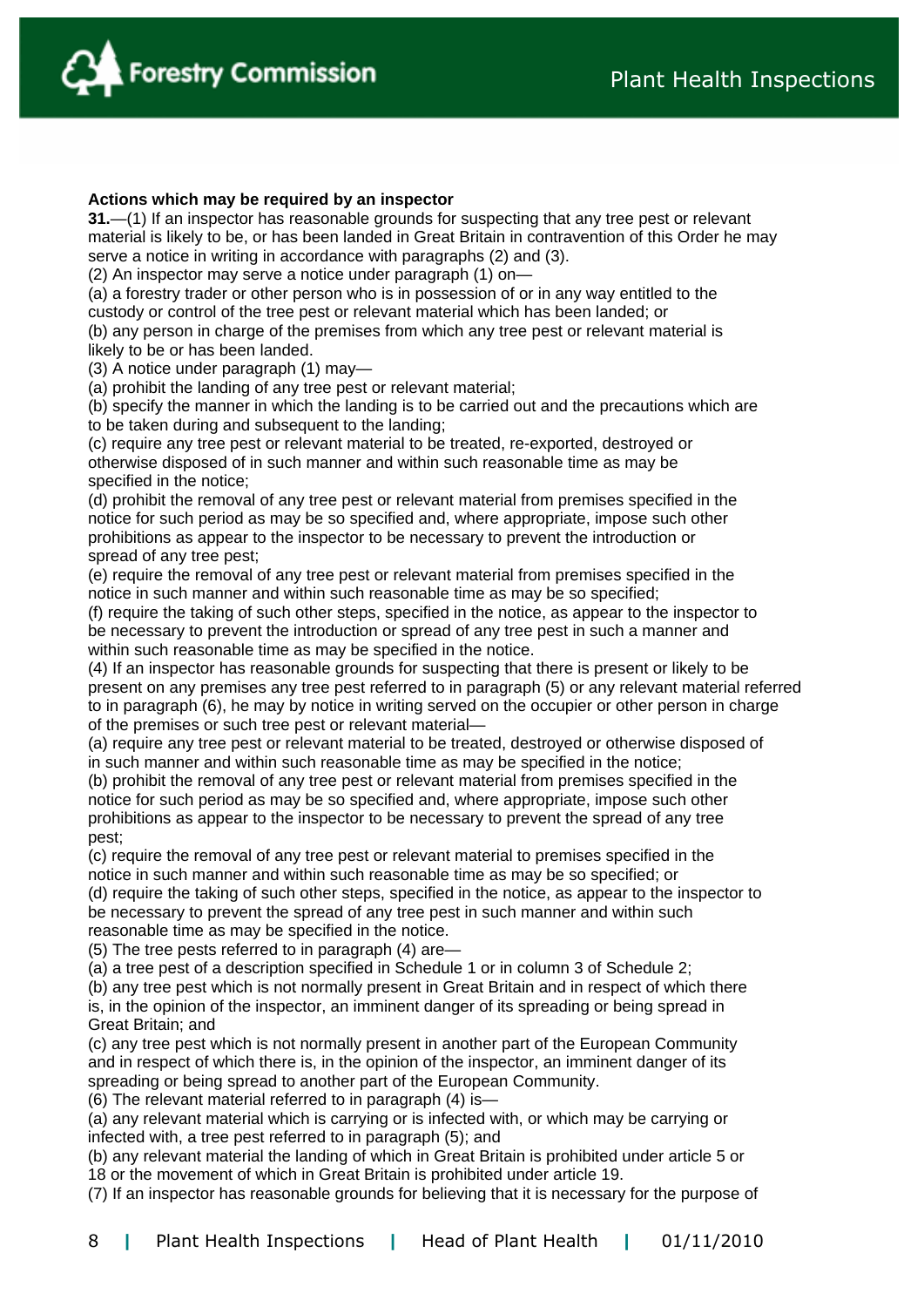

preventing the spread of or ensuring the eradication of any tree pest from the premises mentioned in paragraph (4), he may by notice in writing served on the occupier or other person in charge of any other premises impose such prohibitions and require the taking of such reasonable steps, specified in the notice, as appear to him to be necessary for that purpose, such steps to be taken in such manner and in such reasonable time as may be specified in the notice.

#### **Actions which may be taken by an inspector**

**32.**—(1) Without prejudice to article 31, and subject to article 37, if an inspector has reasonable grounds for suspecting that there is present or likely to be present on any premises any tree pest referred to in paragraph (2) or any relevant material referred to in paragraph (3), he may, after giving the occupier or other person in charge of the premises reasonable notice of his intention and upon production if so required of his authority, enter such premises and either on those premises or elsewhere take steps—

(a) to destroy any tree pest referred to in paragraph (2) and to prevent the spread of any such tree pest; or

(b) to destroy or treat any relevant material referred to in paragraph (3).

(2) The tree pests referred to in paragraph (1) are—

(a) a tree pest of a description specified in Schedule 1 or column 3 of Schedule 2; and

(b) any tree pest not normally present in Great Britain and in respect of which there is, in the opinion of the inspector, an imminent danger of its spreading or being spread in Great Britain.

(3) The relevant material referred to in paragraph (1) is—

(a) any relevant material which is carrying or is infected with, or which may be carrying or infected with, a tree pest referred to in paragraph (2); and

(b) any relevant material not carrying or infected with a tree pest referred to in paragraph (2) but in respect of which there is, in the opinion of the inspector, an imminent danger of such a tree pest spreading or being spread.

(4) An inspector on entering any premises under paragraph (1) may take with him such persons, including representatives of the European Commission, and such equipment and vehicles as he considers necessary for the purposes of facilitating the exercise of his powers under that paragraph.

(5) Any person whom an inspector takes with him on to premises in accordance with paragraph (4) may, whether or not accompanied by an inspector, upon production if so required of his authority given in that behalf by the Commissioners, remain on the premises and from time to time re-enter the premises with any equipment or vehicles that person considers necessary, and carry out such work in such manner as the inspector may direct.

#### **Miscellaneous provisions as to notices**

**33.**—(1) A notice served under paragraph (1) or (2) of article 31 may specify one or more requirements or alternative requirements.

(2) Any treatment, re-export, destruction or disposal required by a notice served under article 31 shall be carried out or arranged to be carried out by the person on whom the notice is served to the satisfaction of an inspector from or at a place designated by an inspector and, except with the written authority of an inspector, no tree pest or relevant material to which the notice relates shall be moved otherwise than directly from or to such a place.

(3) An inspector may amend or withdraw a notice served by an inspector under this Order by a further notice served on the person on whom the original notice was served or on the person who is the occupier or in charge of the premises in respect of which the further notice is intended to be served.

(4) A notice under paragraph (3) may be subject to such conditions, if any, as the inspector considers expedient to impose for the purpose of preventing the introduction or spread of any tree pest or re-infection or re-infestation by the tree pest to which the original notice relates.

(5) Any notice served under this Part may define by reference to a map or plant or otherwise the extent of the premises referred to in the notice.

(6) Where a notice is served under paragraph (2) or (4) of article 31 ("an article 31 notice"), an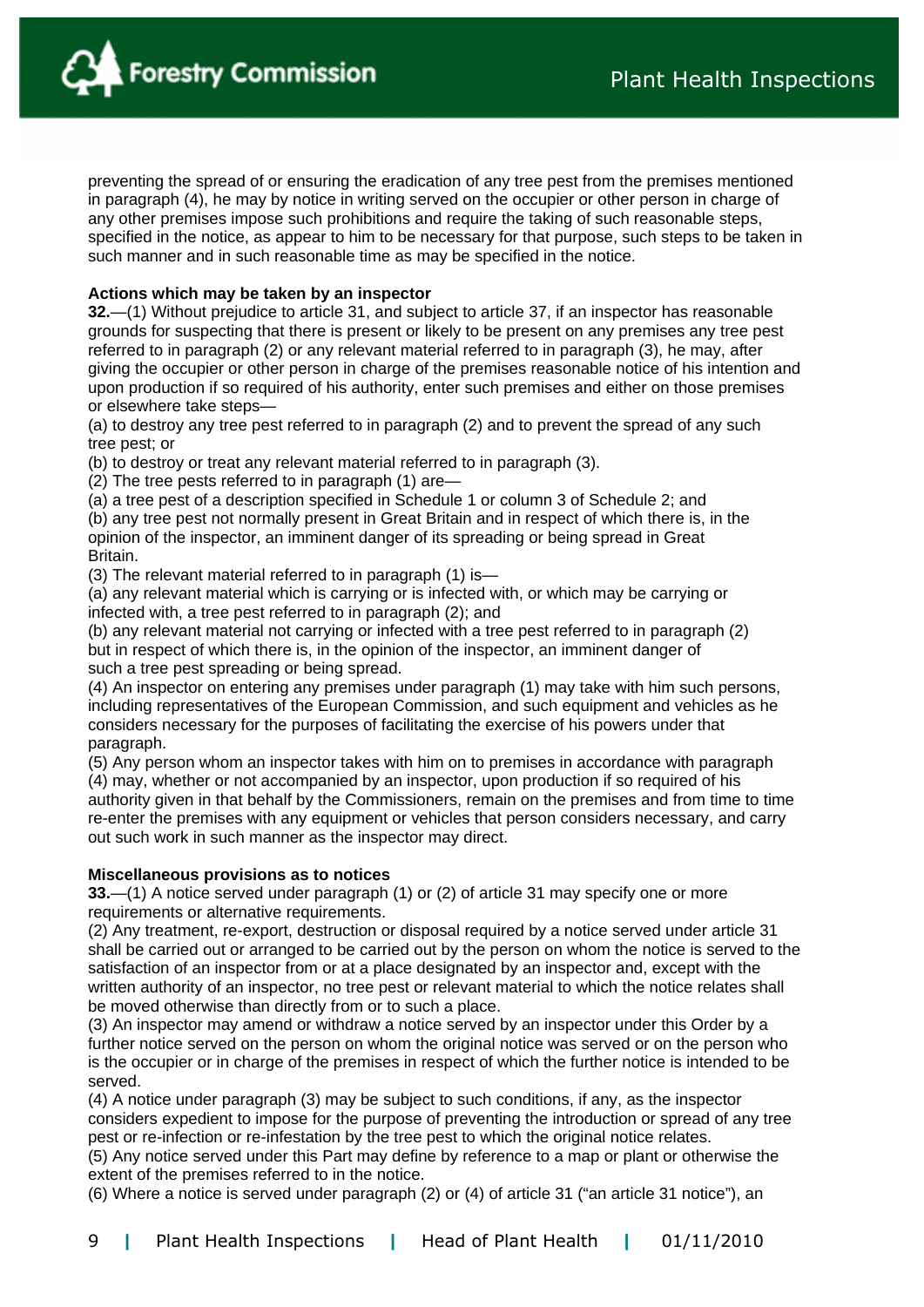**Forestry Commission** 

inspector may, either in that notice or in a separate notice served on the owner or on such other person as appears to him to be in charge of the premises to which the article 31 notice relates, require the person on whom the notice is served to inform—

(a) the Commissioners of any change in the occupation of the premises to which the article 31 notice relates together with the date of such change and the name of the new occupier; and

(b) the new occupier of the premises of the contents of the article 31 notice.

#### **Service of notices**

**34.**—(1) Subject to paragraphs (2), (3) and (4), a notice under this Order may be served on any person—

(a) by delivering it to him personally;

(b) by leaving it for him at his last known place of abode or business; or

(c) by sending it through the post addressed to him at his last known place of abode or business.

(2) Where a notice under this Order must be served on the occupier or other person in charge of premises, and the last known place of abode or business of that person cannot be ascertained after reasonable inquiry, the notice shall be taken to be served seven days after it has been addressed to "the occupier" and affixed conspicuously to an object on the premises to which the notice relates.

(3) Subject to paragraph (4), a notice served under this Order may—

(a) in the case of a body corporate (other than a limited liability partnership), be served on the secretary or clerk of that body at the address of the registered or principal office of that body;

(b) in the case of a partnership including a Scottish partnership (other than a limited liability partnership), be served on a partner or person having the control or management of the partnership business at the address of the principal office of the partnership; or

(c) in the case of a limited liability partnership, be served on a member of the partnership at the address of the registered or principal office of that partnership,

and for the purposes of this paragraph the principal office of a company registered outside the United Kingdom or of a partnership carrying on business outside the United Kingdom shall be its principal office within the United Kingdom.

(4) In the case of a registered forestry trader a notice under this Order shall be served on the trader either by delivering it to him personally, or by leaving it for him, or sending it through the post addressed to him, at the address of his premises listed in the register or, if more than one such address is registered, any address specified by the trader as his principal address.

#### **Information as to compliance with notices**

**35.** A person on whom a notice has been served under this Order shall, if so required by an inspector, immediately inform the inspector whether the requirements of the notice have been complied with and, if they have been complied with, of the details of the steps taken in order to comply with those requirements.

#### **Failure to comply with a notice**

**36.**—(1) Subject to article 37, if any person fails to comply with a notice served under this Order then, without prejudice to any proceedings consequent upon such failure, an inspector may, on production if so required of his authority, at all reasonable times for the purposes of this Order enter any premises in which any tree pest or relevant material to which the notice relates may be present and take or cause to be taken such steps as appear to him to be necessary either to ensure compliance with the requirements of the notice or to remedy the consequences of the failure to carry them out.

(2) An inspector entering any premises under paragraph (1) may take with him such other persons, including representatives of the European Commission, and such equipment and vehicles as he considers necessary for the purposes of facilitating the exercise of his powers under that paragraph, and such other persons whether or not accompanied by the inspector and on production, if so requested, of their authority given in that behalf by the Commissioners, may